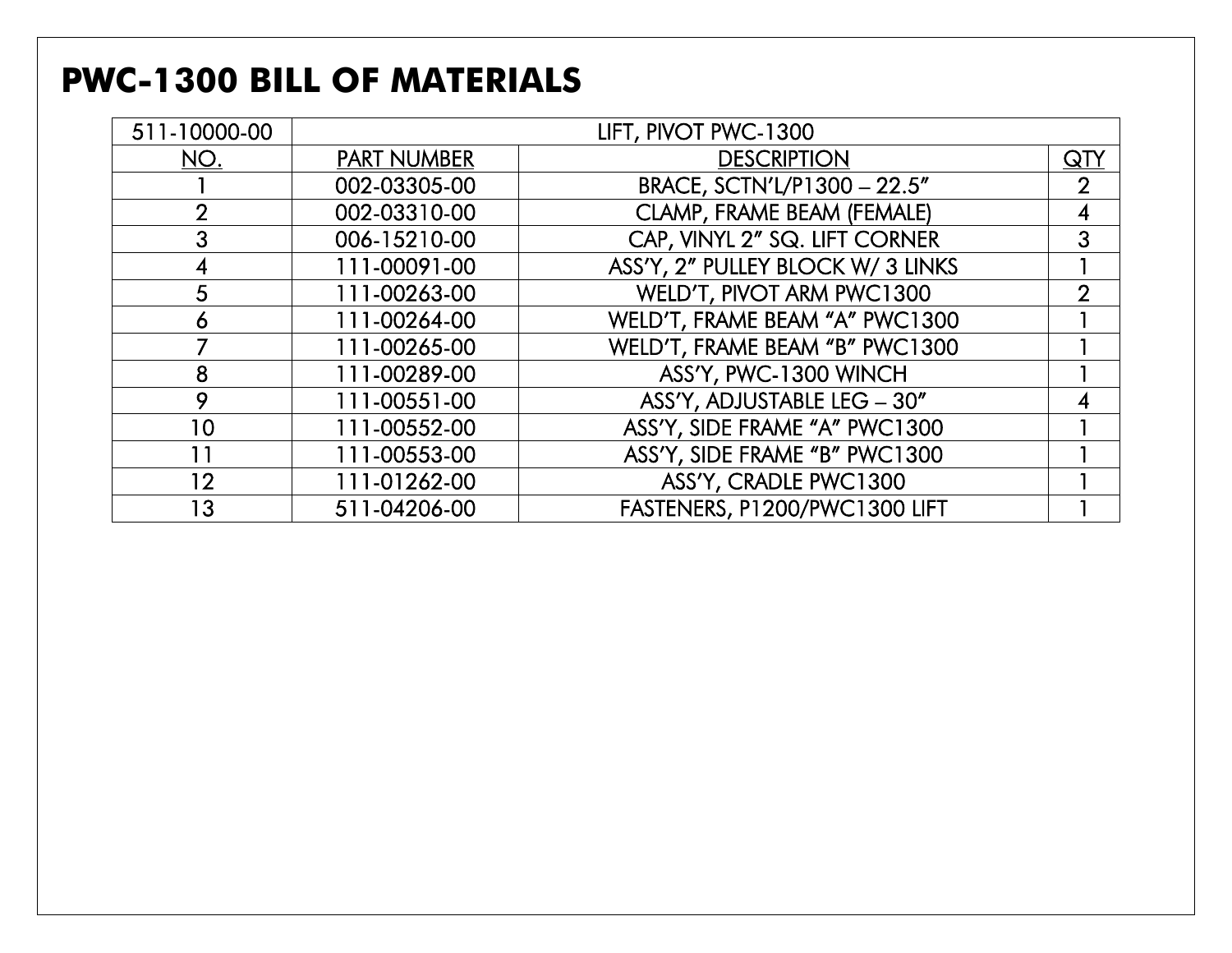### **PWC-1300 Frame Exploded View A**

LIFT P/N 511-10000-00

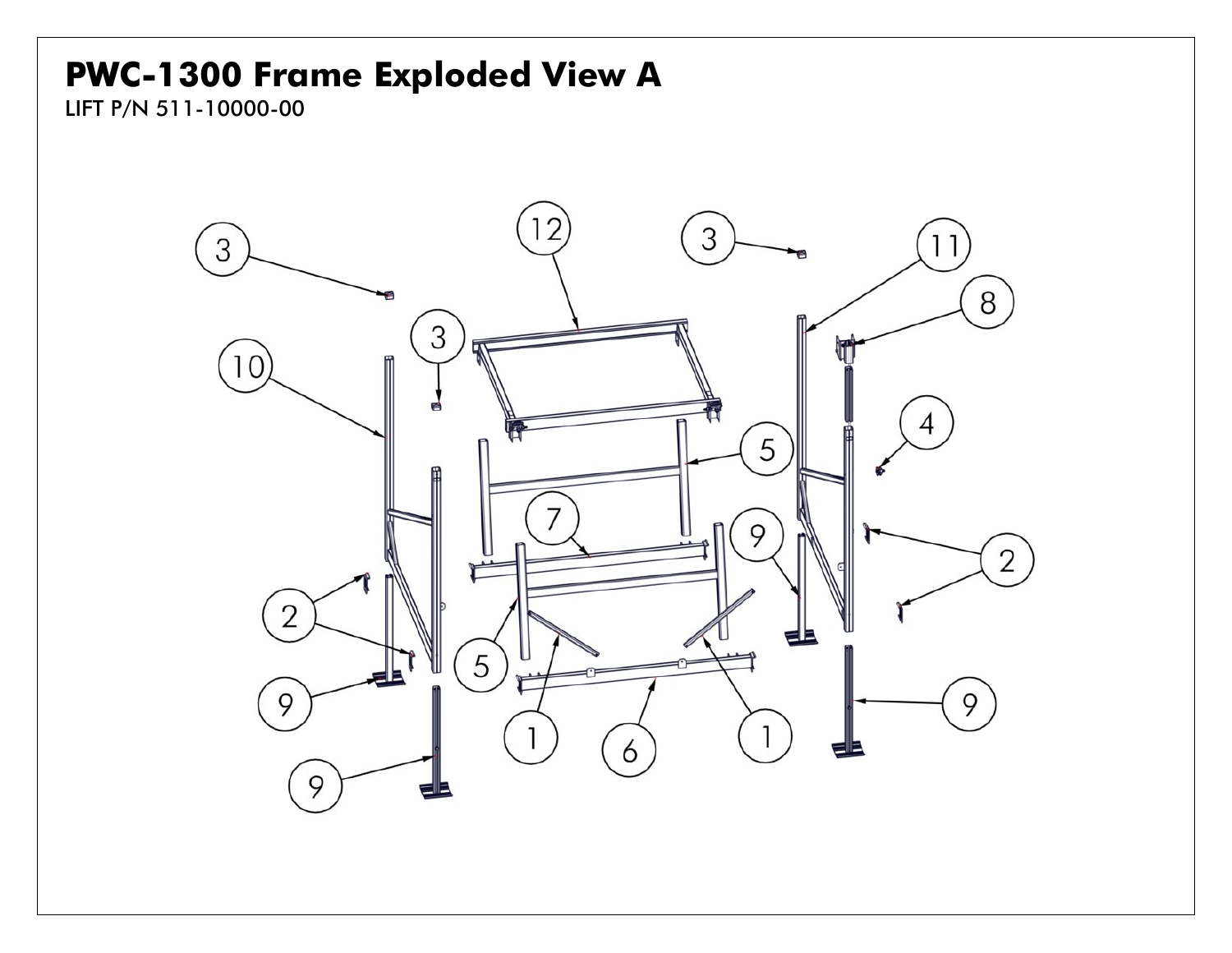#### **PWC-1300 BILL OF MATERIALS**

| NO. | <b>PART NUMBER</b> | <b>DESCRIPTION</b>            | $\overline{\text{QTV}}$ |
|-----|--------------------|-------------------------------|-------------------------|
| 13  | 511-04206-00       | FASTENERS, P1200/PWC-1300     |                         |
| 13A | 001-70010-00       | HHCS, 1/4-20 X 1-3/4" 18-8 SS | $\overline{2}$          |
| 13B | 001-70103-00       | HHCS, 3/8-16 X 3/4" 18-8 SS   |                         |
| 13C | 001-70110-00       | HHCS, 3/8-16 X 1-3/4" 18-8 SS | 4                       |
| 13D | 001-70111-00       | HHCS, 3/8-16 X 2" 18-8 SS     | 4                       |
| 13E | 001-70115-00       | HHCS, 3/8-16 X 3" 18-8 SS     | $\overline{2}$          |
| 13F | 001-70219-00       | HHCS, 1/2-13 X 4" 18-8 SS     | 8                       |
| 13G | 001-71017-00       | FLAT WASHER, 3/8" SAE SS 18-8 | 3                       |
| 13H | 001-71021-00       | FLAT WASHER, 1/2" 18-8 SS     | 16                      |
| 13I | 001-75001-00       | NUT, NYLOCK 1/4-20 ALUM.      | $\overline{2}$          |
| 13J | 001-76071-00       | NUT, NYLOCK 3/8-16 ALUM.      | 10                      |
| 13K | 001-76072-00       | NUT, NYLOCK 1/2-13 ALUM.      | 8                       |
| 13L | 001-76349-00       | NUT, 3/8-16 ALUM.             |                         |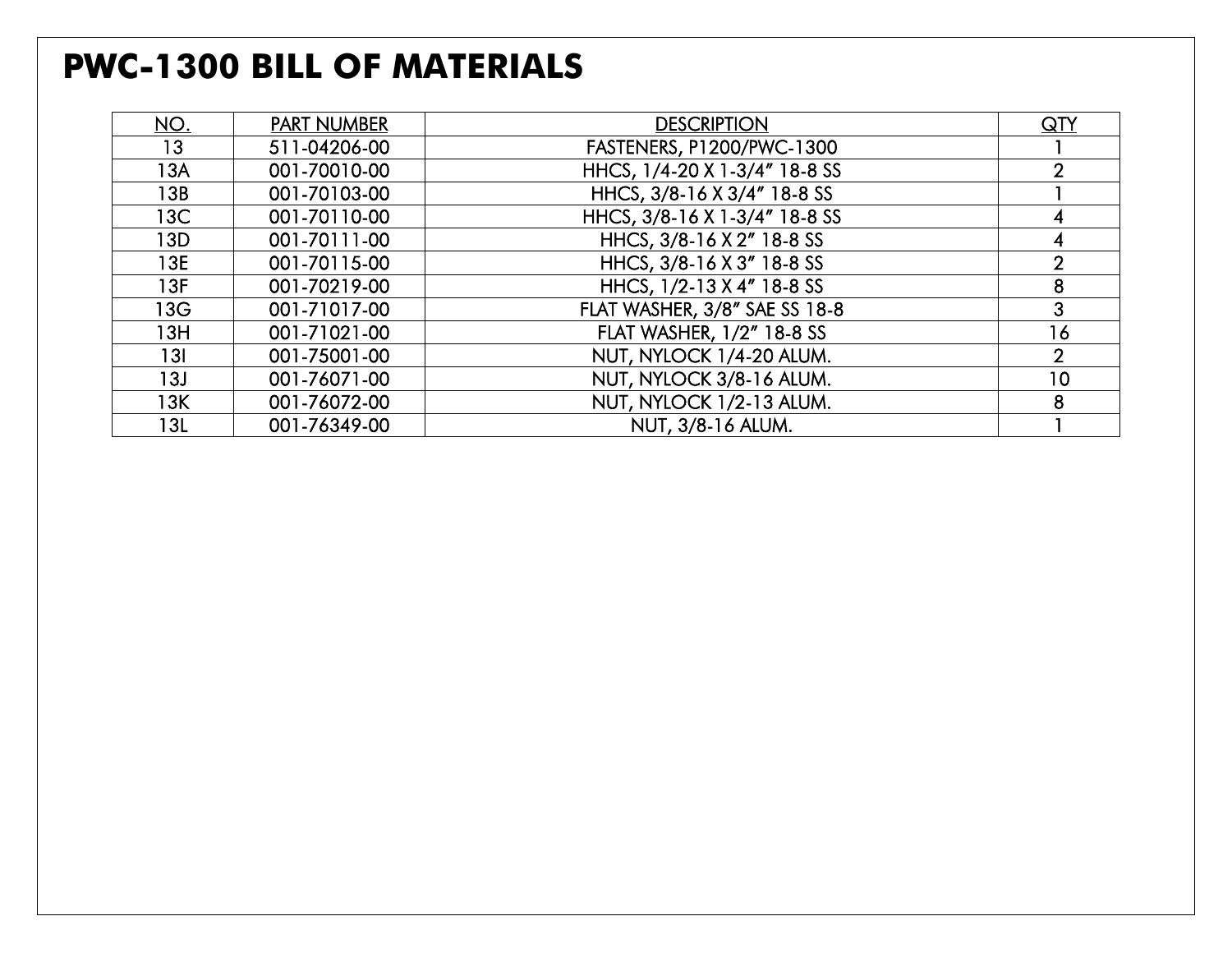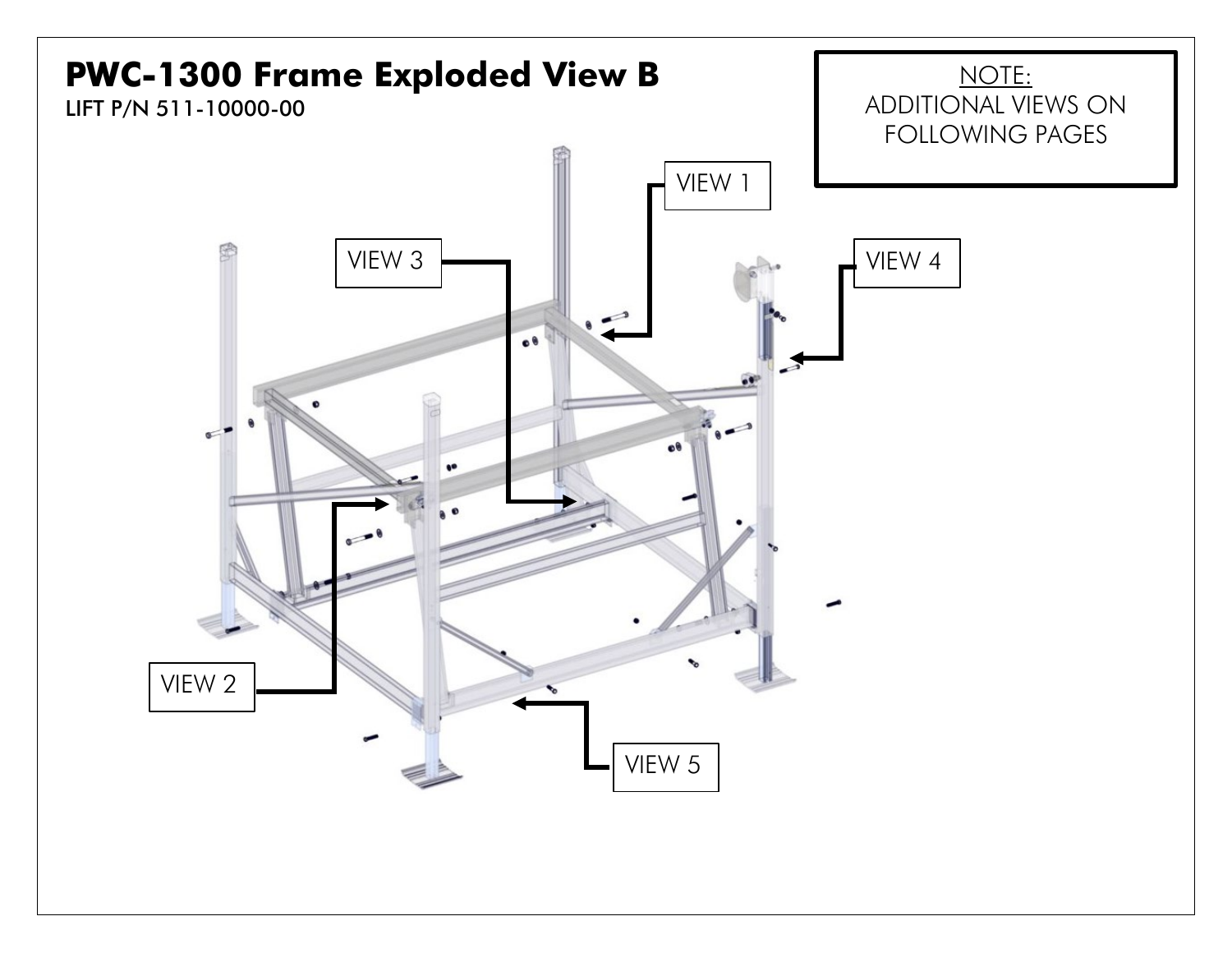## **PWC-1300 Frame Exploded Views 1 & 2**

LIFT P/N 511-10000-00